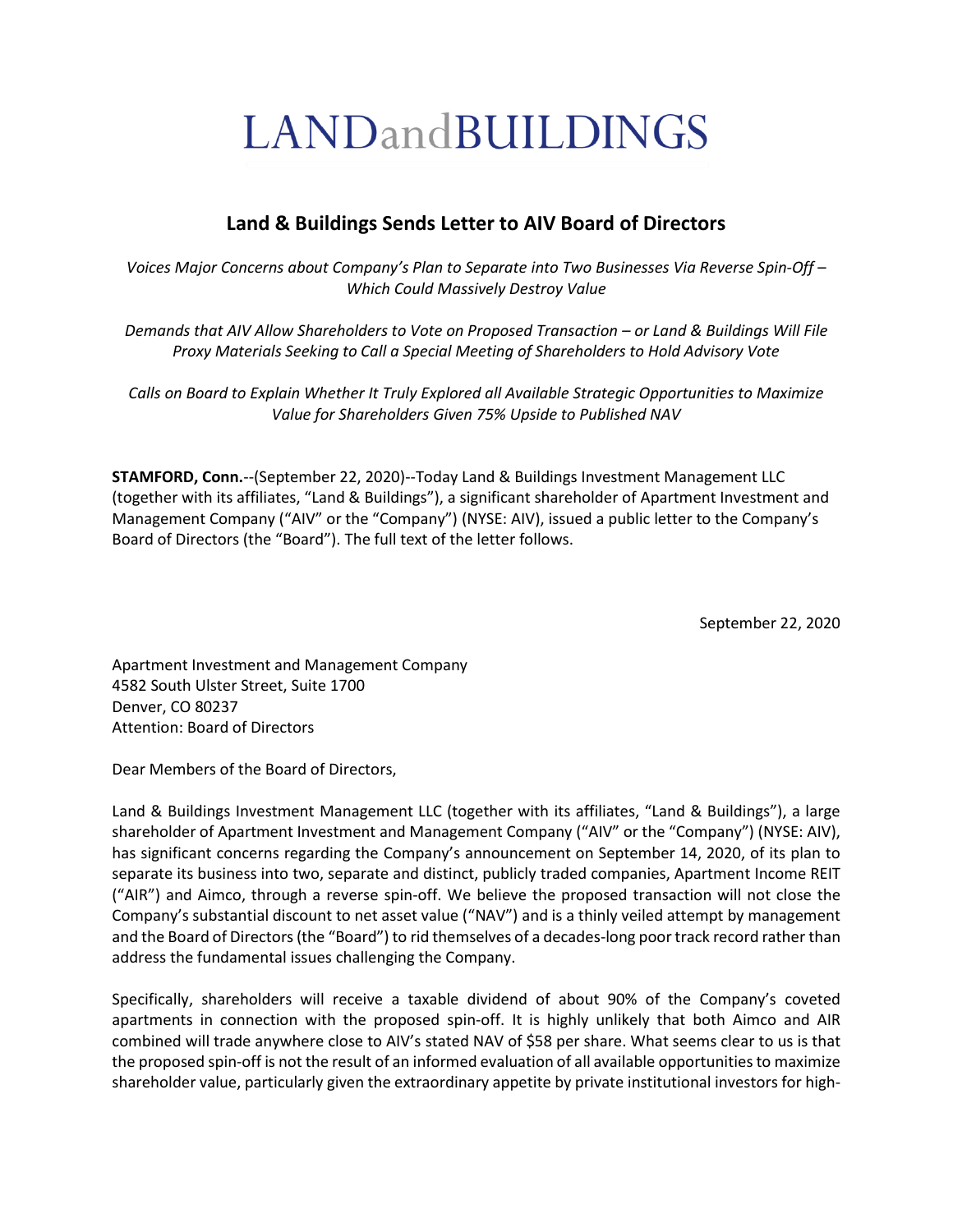quality apartments. Completing a spin-off without fully and objectively evaluating all opportunities for the Company's real estate could result in material shareholder value destruction.

Perhaps even more concerning, the Board and management appear to be rushing completion of the spinoff before shareholders would have the opportunity to express their views on this issue or elect Board members to better represent shareholder interests. As currently conceived, the proposed spin-off would be completed prior to the Company's 2021 Annual Meeting of Shareholders and *without requiring a shareholder vote*. By structuring the transaction as a taxable spin-off, the Board and management team have conveniently ducked shareholder approval of the transaction.

We believe that shareholders deserve the right to express their views on such a material and potentially value-destroying plan. The proposed spin-off is far too important for the future value of AIV to be rushed through without shareholder support. We therefore call on the Board to immediately put the proposed spin-off to a shareholder vote.

We also call on the Board to provide a fulsome explanation as to whether it fully explored all available strategic opportunities to maximize value for AIV, including a sale of the Company. Did the Board seek and/or receive any offers for the Company given the current discounted share price and robust private institutional demand for apartment assets? Is the proposed spin-off truly the most value-maximizing opportunity available or are the Board and management team attempting to jettison their lousy track records and avoid accountability at all costs? Shareholders deserve answers.

Although the Company's September 14th announcement caused AIV's stock to inflect higher, we believe that is due to the disclosed sale of an interest in a \$2.4 billion California apartment portfolio at a  $\approx 4.0\%$ cap rate as the sale corroborated the Company's stated NAV of \$58 per share. Shareholder and analysts have raised serious concerns regarding the proposed spin-off. The Board's troubling track record further causes us to seriously question whether the proposed transaction was devised with the best interests of shareholders in mind. In fact, the Company has now underperformed its Proxy Apartment Peers since the announcement through September 21, 2020 as investors further analyzed the proposed restructuring.

Historically, the Company has been a significant underperformer relative to its Proxy Apartment Peers since its IPO. Terry Considine has the been the Company's Chairman and CEO since its IPO.

| <b>Total Shareholder Returns</b>                      | Since IPO<br>(July 1994) |
|-------------------------------------------------------|--------------------------|
| <b>Apartment Investment and Management Company</b>    | 1032%                    |
| Proxy Apartment Peer Average                          | 1946%                    |
| AIV Underperformance vs. Proxy Apartment Peer Average | $-914%$                  |

Source: Bloomberg

Note: Data is July 22, 1994 through September 18, 2020; Proxy Apartment Peers defined as AvalonBay Communities, Inc. (AVB), Camden Property Trust (CPT), Essex Property Trust (ESS), Equity Residential (EQR), Mid-America Apartment Communities, Inc. (MAA), and UDR, Inc. (UDR) as disclosed the Company's Proxy Statement filed March 11, 2020.

AIV has persistently traded at a substantial discount to its own NAV estimate as well as sell-side estimates of NAV. This historical discount, an estimated 18% over the trailing five years, is likely due to a poor capital allocation strategy and mixed operating performance over an extended period.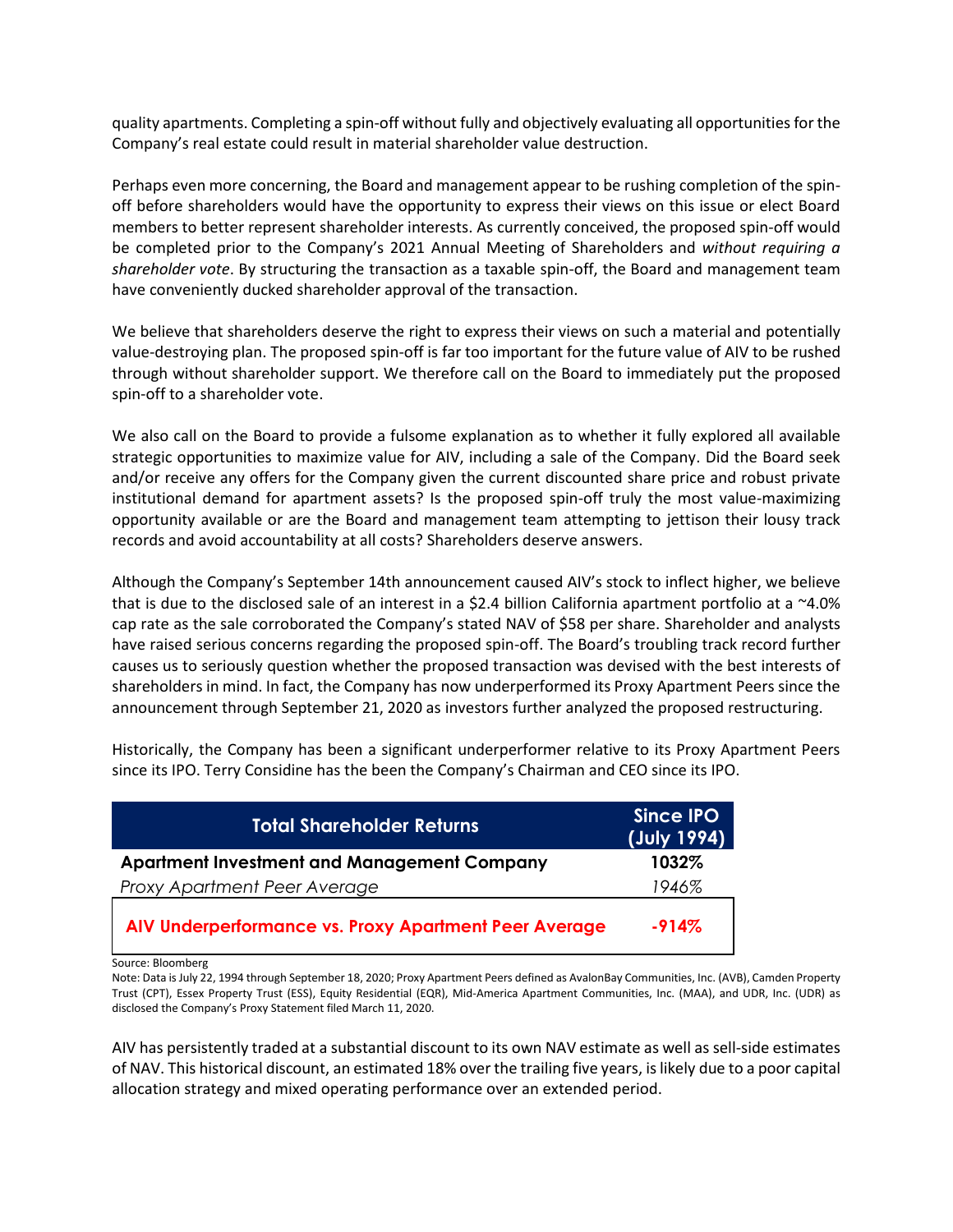Clearly, shareholders do not have confidence in management or the Board to create value and achieve a valuation reflective of the underlying value of the Company's real estate, despite clear examples of other public apartment REITs trading closer to or above NAV during the same period of time. In fact, over the prior five years, AIV has never traded at or above estimated NAV while apartment peers have routinely traded in-line with, or premiums to, their real estate value.

Case in point: the proposed taxable spin-off of 90% of AIV's enterprise value creates unnecessary friction costs and could destroy substantial shareholder value. Consider the following:

- The spin-off is "intentionally" taxable as management thinks taxes may increase in the future, even though a REIT is exempt from paying corporate taxes. The tax bill may be substantial, but the Company has failed to disclose an estimate of the tax liability which is unnecessarily being crystallized.
- "RemainCo" (Aimco) will be a land and development company, which will likely trade at a substantial discount to NAV as it will be small, complex, and have minimal cash flow. It is unlikely to attract traditional REIT investors, as evidenced by the history of similar entities' trading history in the public markets. CEO Terry Considine seems to agree, as he intends to be the CEO of "SpinCo" (AIR).
- RemainCo will have a majority of new Board members potentially triggering a change of control and accelerating compensation and vesting for senior management if certain conditions are met, based on the information we have available.
- Terry Considine is expected to be the Chairman of both companies (and the CEO of both while RemainCo conducts a search for a new CEO) and in addition to the ongoing lease payments RemainCo will make to SpinCo, there is an expectation that the two entities will continue to pursue additional transactions together. The complexity of AIV has only been exacerbated by this shell game and these new conflicts of interest.

As outlined by Citi REIT analyst Michael Bilerman in a downgrade note titled "Trading a Quarter for Two Dimes" on September 18, 2020, *"…we believe the restructuring is not value enhancing and actually adds more complexity, leading to two subpar entities, a higher dividend payout ratio, and significant tax consequences for taxable shareholders"*.

Make no mistake: AIV is worth substantially more than its shares are trading for today. It seems clear to us that if the Board were interested in maximizing value for all shareholders, it would have thoroughly explored selling the Company closer to the \$58/share NAV, 75% upside from yesterday's close, rather than have shareholders languish under Chairman and CEO Terry Considine post-spin at a substantial discount to NAV as it has under his leadership historically.

Considering shareholders' concerns regarding the proposed transaction, including whether a thorough review process was undertaken, we immediately call on the Board to put the spin-off to a shareholder vote. The future value of AIV will be materially impacted by this important decision, and shareholders deserve the right to seek to stop a potential mistake before it happens. If the Board refuses to promptly put the restructuring plan to a shareholder vote, we will not hesitate to call a special meeting of shareholders to conduct an advisory vote on the transaction. To that end, we are prepared to file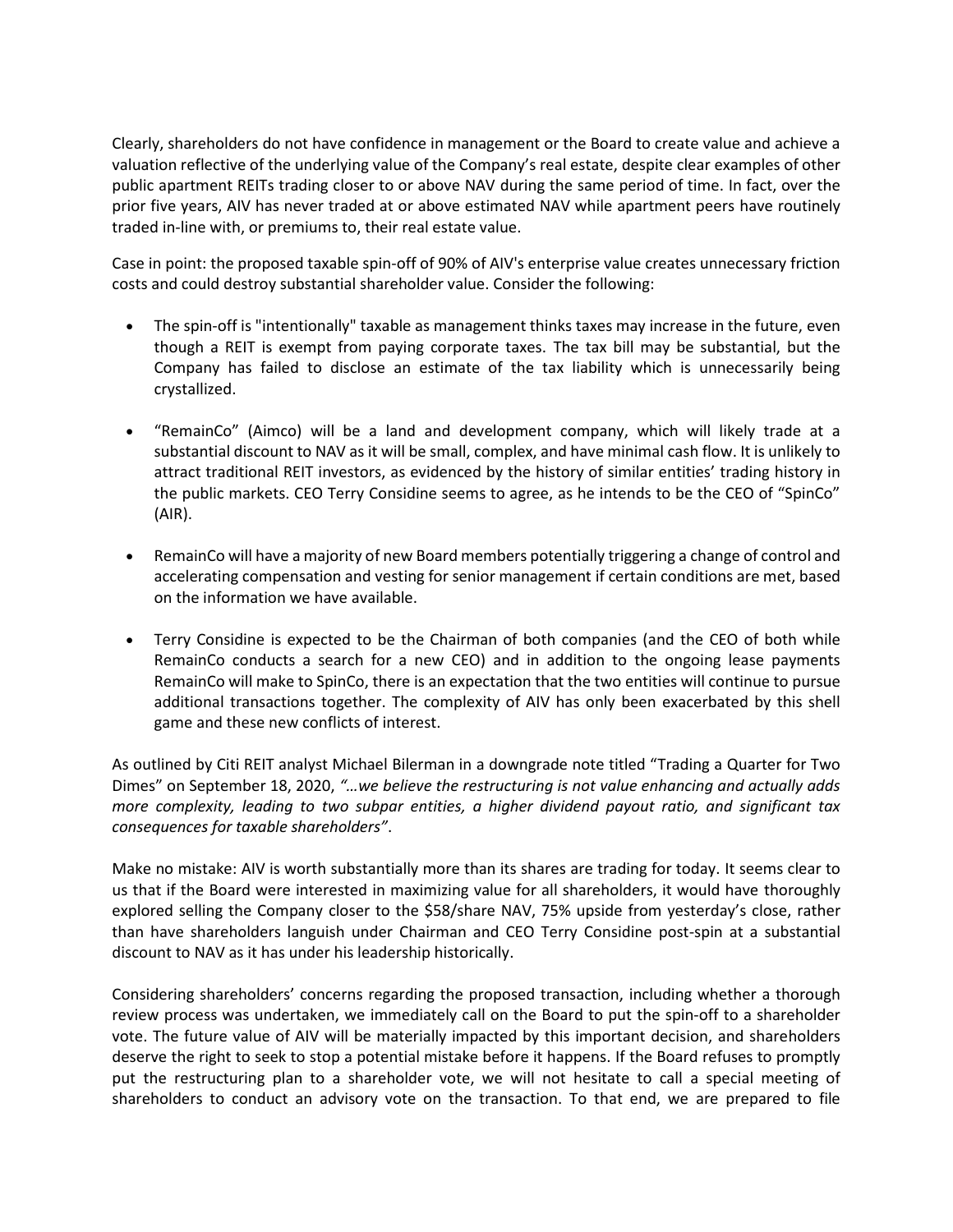preliminary proxy materials with the SEC on Monday, September 28, 2020 seeking requests to call a special meeting if the Board does not agree to put the proposed spin-off to a vote by that time.

We take our investment in the Company, and the Board's stewardship of shareholders' capital, very seriously and we reserve all rights to take any actions that we deem necessary to hold this Board accountable for its actions. We remain available at your convenience should you wish to discuss these matters further.

Regards,

Jonathan Litt Founder & CIO Land & Buildings Investment Management, LLC

**Media Contact:** Sloane & Company Dan Zacchei / Joe Germani [Dzacchei@sloanepr.com](mailto:Dzacchei@sloanepr.com) / [JGermani@sloanepr.com](mailto:JGermani@sloanepr.com)

## CERTAIN INFORMATION CONCERNING THE PARTICIPANTS

Land & Buildings Investment Management, LLC, together with the other participants named herein (collectively, "Land & Buildings"), intends to make a preliminary filing with the Securities and Exchange Commission ("SEC") of a solicitation statement and an accompanying request card to be used to solicit requests for the calling of a special meeting of shareholders of Apartment Investment and Management Company (the "Company").

LAND & BUILDINGS STRONGLY ADVISES ALL SHAREHOLDERS OF THE COMPANY TO READ THE SOLICITATION STATEMENT AND OTHER PROXY MATERIALS AS THEY BECOME AVAILABLE BECAUSE THEY WILL CONTAIN IMPORTANT INFORMATION. SUCH PROXY MATERIALS WILL BE AVAILABLE AT NO CHARGE ON THE SEC'S WEB SITE AT HTTP://WWW.SEC.GOV. IN ADDITION, THE PARTICIPANTS IN THIS PROXY SOLICITATION WILL PROVIDE COPIES OF THE SOLICITATION STATEMENT WITHOUT CHARGE, WHEN AVAILABLE, UPON REQUEST. REQUESTS FOR COPIES SHOULD BE DIRECTED TO THE PARTICIPANTS' PROXY SOLICITOR.

The participants in the solicitation are anticipated to be Land & Buildings Capital Growth Fund, LP, a Delaware limited partnership ("L&B Capital" ), L & B Real Estate Opportunity Fund, LP, a Delaware limited partnership ("L&B Real Estate"), Land & Buildings GP LP, a Delaware limited partnership ("L&B GP"), L&B